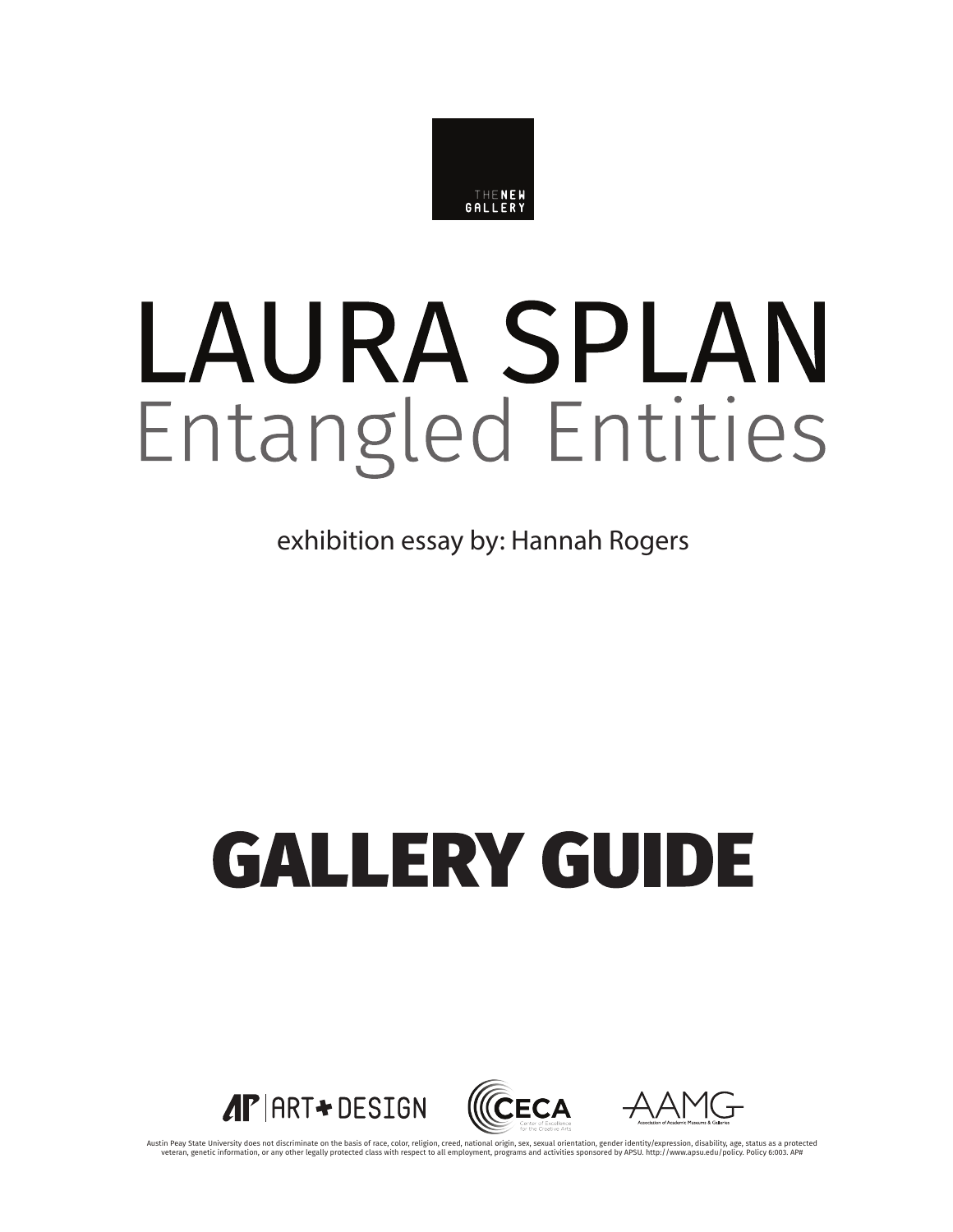*Entangled Entities* Laura Splan

#### Curator Statement

There are so many words that describe the work of Laura Splan – intelligent, beautiful, cohesive, and blissfully poetic. Much like the curiosity that drives both scientists and artists to investigate our world, the simple beauty and crispness of Splan's work encourage the viewer to discover the multi-layered conceptuality that is the pillar of *Entangled Entities*. This exhibition merges Science and Art with work that is heavily-researched, technologically driven, conceptually intelligent, and aesthetically beautiful.

*Entangled Entities* utilizes animation, textiles, readymade sculptures, sound, and coding to create an environment that ties together virus research, laboratory technicians, audio recordings, subtle political statements, color patterns, weather data, and llamas. These seemingly disparate subjects merge to create an immersive 'ambiotic' gallery environment. The space is full of repetitive audio and animated elements interrupted by intermittent surprises from the sculptures. These moments of surprises and discoveries in an environment of pleasant mundanity further reinforce the similarities between the disciplines of Science and Art.

Michael Dickins Curator and Director of The New Gallery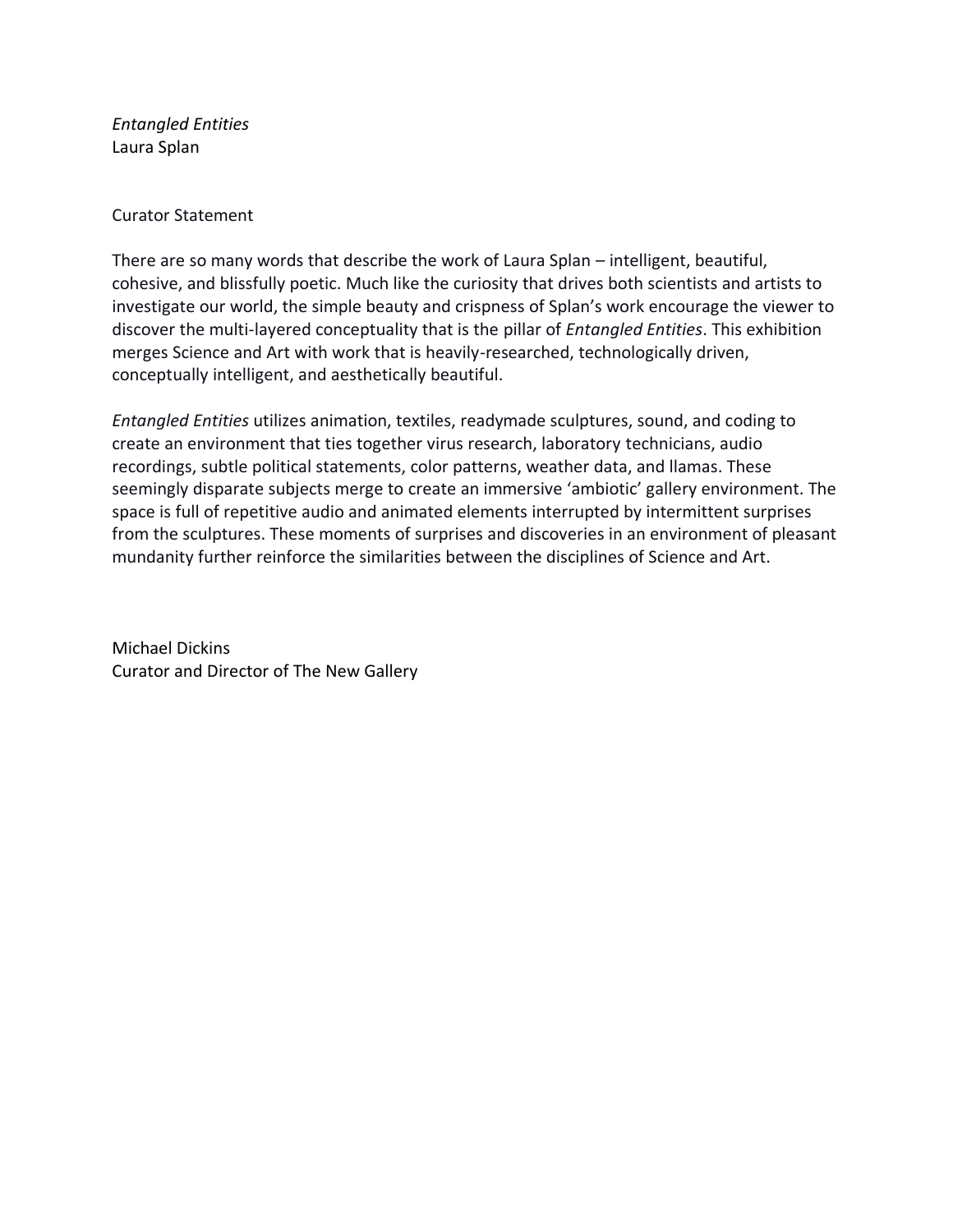## *ENTANGLED ENTITIES* LAURA SPLAN

*Entangled Entities* includes recent work by interdisciplinary artist Laura Splan that examines interspecies entanglements in the contemporary biomedical landscape. Drawing upon artifacts of biotechnological modes of production ranging from machines to animals, the work explores the expanded industrial apparatus that intertwines science and culture. Splan situates images of the coronavirus, among other artworks that incorporate artifacts of non-human species who are used for antibody production for human vaccines. The exhibition features a new multi-channel animation from her *Unraveling* series created using molecular visualization software and SARS-CoV-2 protein models. The animation is accompanied by an immersive soundscape inspired by the coronavirus genetic sequence. A series of networked laboratory mixers are activated by social media activity relating to the contested status of science. A data-driven fan adjusts based on the wind conditions at a biological laboratory in rural Pennsylvania. A rug made from the hand-spun wool of laboratory llamas and alpacas invites viewers to sit while listing to a voyeuristic sound collage of recordings made in a biotech laboratory. Together, these artworks destabilize notions of the presence and absence of bodies, evoking the mutability of categories that delineate their status, unpacking constructions of self and other. Themes in Splan's exhibition, including viruses, vaccines, and interconnected systems, are especially timely in this unique moment of the COVID-19 pandemic, framing complex biomedical issues with provocations of curiosity and wonder.

**Laura Splan** (b. Memphis, TN) works at the intersections of science, technology, and culture. She creates embodied interactions, tactile experiences and sensory encounters that connect materialities of biotechnology to familiar domains of the everyday. Her conceptually based art practice combines a wide range of media including experimental materials, digital media, and craft processes. Her biomedical themed artworks have been commissioned by The Centers for Disease Control Foundation and Davidson College. Her projects combining digital fabrication and textiles have been exhibited at the Museum of Arts & Design and Beall Center for Art + Technology and are represented in the collections of the Thoma Art Foundation, The Chan Zuckerberg Initiative, and the NYU Langone Art Collection. Her widely acclaimed lace viruses including SARS and HIV (2004) have been exhibited and published around the world. Reviews and articles including her work have appeared in The New York Times, Discover Magazine, Hyperallergic, American Craft, and Frieze. Splan has received research funding from The Jerome Foundation and her residencies have been supported by The Knight Foundation, The Institute for Electronic Arts, Harvestworks, and The Pollock-Krasner Foundation. She is currently a Creative Science member at NEW INC, the New Museum's cultural incubator. Splan lives and works in Brooklyn, NY.

#### **Project support provided by:**

uCity Science Center Bioart Residency, Integral Molecular, Dolfinger-McMahon Foundation, Knight Foundation, Lampire Biological Laboratories, BioBAT Art Space, Esther Klein Gallery, Harvestworks, Institute for Electronic Arts, Coalesce Center for Biological Arts

#### **Additional project, research, creative, and production support provided by:**

Michael Dickins, Reuben Lorch-Miller, Frank Musarra, Angela McQuillan, Ben Doranz, Edgar Davidson, Frank Masciocchi, Joe Rucker, Thomas Charpentier, Elena Soterakis, Jeannine Bardo, Alana Conner, Billy Renkl, Tobi Schmidt, Yukako Satone, Laura Forlano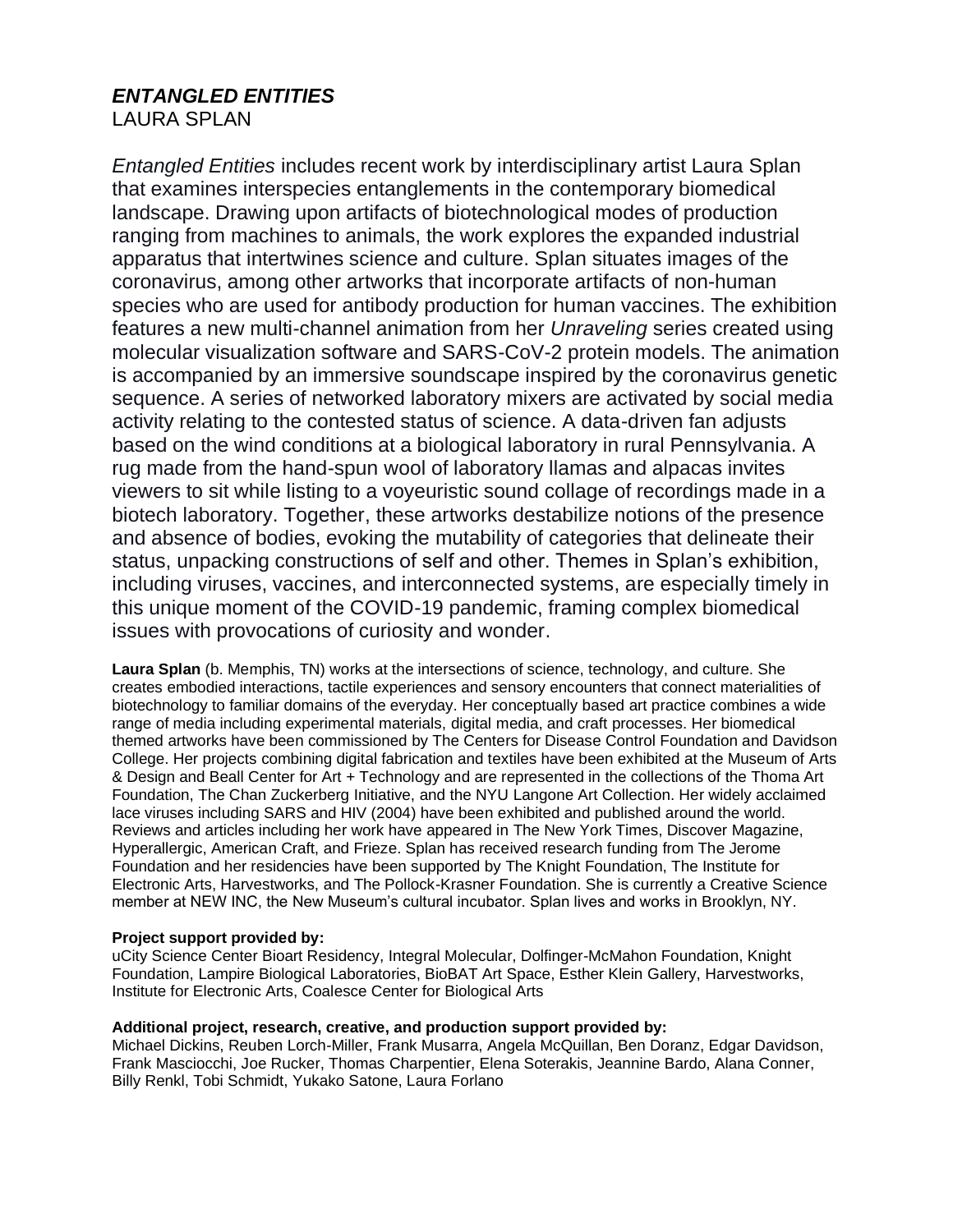#### **GALLERY GUIDE**

## *Unraveling: Forest, Skyblue, Marine, Teal, Chromium, Palladium, Mercury (SARS-CoV-2 Spike protein with Nanobody Complex)*

### **2021, 3-channel animation, TRT: 4 minute loop**

*Unraveling* is part of a series of animations created using molecular visualization software and SARS-CoV-2 models. Laura Splan playfully manipulates the folded protein forms, known as "conformations," which determine biological function, including infectivity. Using the specialized features of the software in unconventional ways, Splan animates the coronavirus spike protein by unraveling it and morphing the folded and unfolded forms. The colors are chosen from the software's palette for their references to nature, such as plants and animals as well as chemical elements. The video titles echo the colors' names that are entangled with idyllic representations of the natural world such as blue skies and green forests and are contrasted with the names of heavy metals found in personal computers such as mercury. The series presents a mesmerizing meditation on increasing entanglements between natural and constructed worlds. "Unraveling" was developed in remote collaboration with scientists Ben Doranz and Edgar Davidson of biotech company Integral Molecular while "sheltering in place" for COVID-19.

#### *Termination Sequence (Into the Void)*

#### **2020, Zoom recording of live improvised electric guitar performance by Frank Masciocchi, TRT: 11 minute loop**

*Termination Sequence (Into the Void)* is part of a series of recordings made by prompting biotech workers and scientists to play "A" notes and chords on guitar 33 times, the number of adenine nucleotides at the end of the SAR-CoV-2 mRNA sequence. *Into the Void* is a Zoom recording of a live improvised sound performance by Frank Masciocchi. Masciocchi is a musician as well as the lab instrumentation engineer at Philadelphia biotech company Integral Molecular where he is responsible for installation, calibration, and maintenance of lab equipment.

#### *Remote Entanglements*

#### **2019, wind data networked microcontroller, fan, infrared sensor, vinyl wall text**

Faint text on a wall invites viewers to come close to read, "our distance allows our intimacy." The phrase refers to the complexities of existence in the biotechnological age, where an understanding of our own bodies and the bodies of others is increasingly mediated by technology. The sculpture blows a breeze in the viewer's face as they read the text. The speed of the networked fan intermittently adjusts to the wind conditions at the biological laboratory in rural Pennsylvania. The lab provided the artist with wool and feces from the shearing of their llamas for *Contested Territories* and *Lumen*.

#### *Contested Territories*

**2019, llama feces in solution, Twitter activated vortex mixers, networked microcontrollers, relays** These laboratory machines activate when Twitter hashtags associated with the culturally contested status of Science are tweeted. As the networked devices intermittently check for the latest tweets, the mixers' movements materialize the sociopolitical complexities of language. Here, the mere mention of #sciencebased agitates tubes filled with laboratory animal feces. When taking office, the Trump administration controversially advised how to improve the chances of receiving research funding with the suggestion to avoid words and phrases like "diversity" and "evidence-based."

#### *Lumen*

#### **2019, llama and alpaca wool, wood platform, vinyl text**

*Lumen* choreographs viewers' movements to sit on a hooked rug made with the hand-spin wool of laboratory llamas and alpacas who are used for antibody production for human drugs, including vaccines. In biology, the lumen is the interior part of a cellular structure where a protein is folded and modified. Instructions accompanying the rug invite the viewer to perform this folding action while listening to the accompanying soundscape, *Chaperone*.

#### *Chaperone*

#### **2019, TRT 5:55, stereo sound installed with** *Lumen* **(played on parabolic speaker and rumble plate designed by sound artist and The New Gallery curator Michael Dickins)**

*Chaperone* layers sound recordings made in a biotech lab. Robotic movements of machines, gurgling dish drains, and human interactions come together to create a sonic tour that immerses the listener in the soundscape of the laboratory.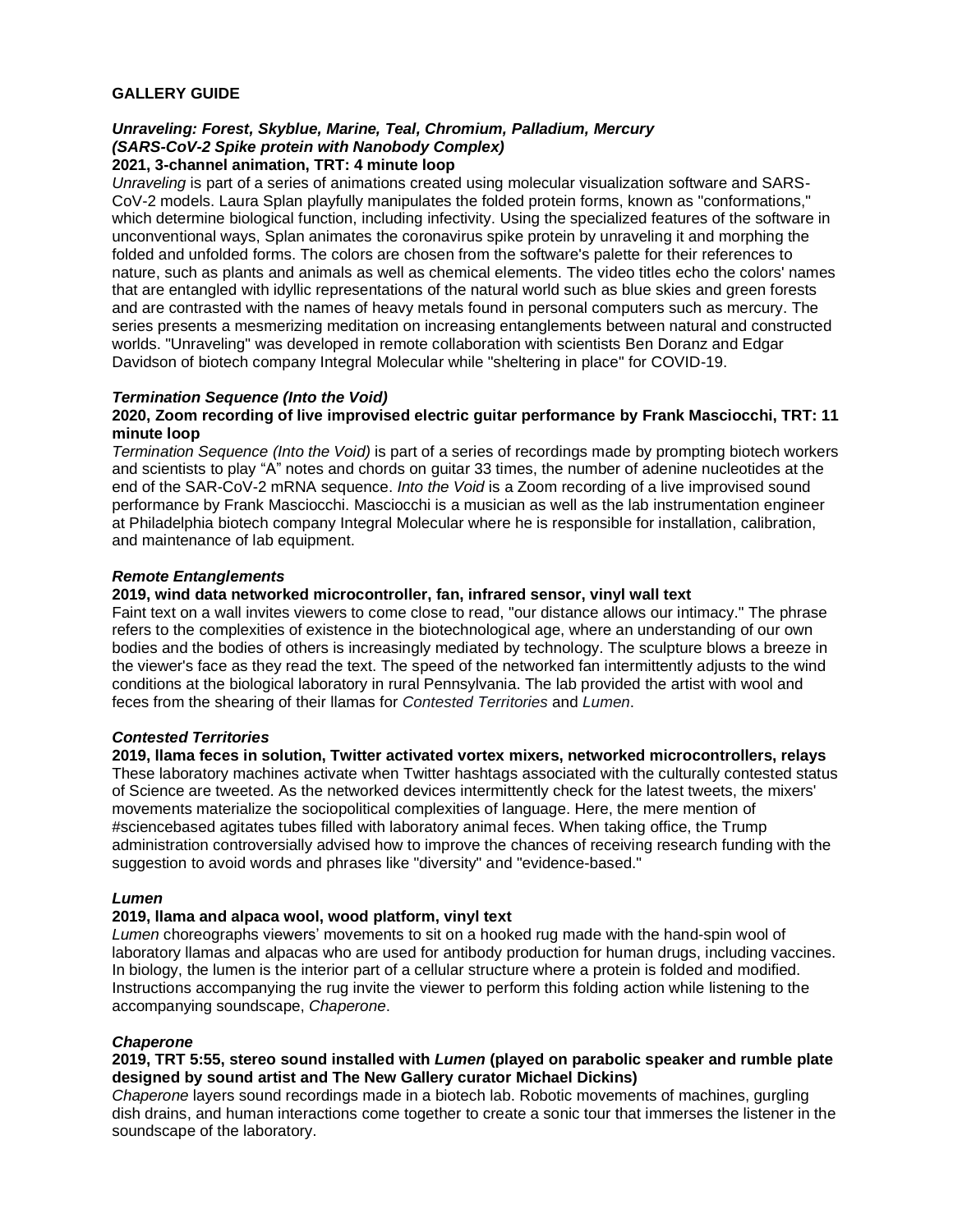## **Otherwise Ways of Knowing**

*Art and Biology in the work of Laura Splan* 

Sitting on a small round latch-hook rug made from hand-spun laboratory llama and alpaca wool layers of sounds from a biotech laboratory echo through our bodies. The pose of reflection we fold ourselves into to sit on the rug prepares us to think about the animals whose bodies are used to produce nanobodies used in vaccines and antiviral treatments and who produced the wool on which we now sit. We are asked to perform a ritual of folding our own bodies to enact the folding of a protein in the lumen, the interior part of a cell where a protein is folded and modified. This sound sculpture heard through a parabolic speaker, *Chaperone* (2019), and latch- hook rug, *Lumen* (2019), arose from Splan's collaboration with biomedical researchers at Integral Molecular, a Philadelphia-based biotechnology company. *Chaperone*, a term loaded with the cultural significance of gendered surveillance, refers to a protein that assists in protein folding. Its name comes from its ability to prevent non-specific aggregation by binding to non-native proteins and in the context of this piece invites thoughts about the artist's role in inviting visitors to fold themselves onto the wool rug. The rug was made materially possible by the providential gift of two biological laboratories, who, learning of Splan's interests, agreed to donate the wool as a medium for artwork. It seems to me as an observer, facilitator, and analyst of artists and scientists in collaboration, that this is the best type of artist-scientist interaction. In a world of competing knowledge, tensions around resources and practices, and fraught disciplinary negotiations, neither party sought to control or explain their position, techniques, or approaches. An opportunity for a contribution from a scientist to an artist arose, and through that kindness and the patience of an artist in ritually untangling and repurposing the wool, an artwork that exceeds both art and biology was created.

Brooklyn-based artist Laura Splan investigates biology as a practice and a subject of art through residencies and collaborations, bringing her into contact with laboratories, researchers and scientists. Splan's work shows a fondness for paradoxes in representations, a preference for play as a mode of exploration and a collaborative spirit for the possibility of artists and scientists working together. In this exhibition, Splan's wide-ranging art explores the tools, places, outcomes, and possibilities of contemporary biotechnology and biological science. But she always humanizes this intersection with serendipity, mystery, and suggestion. The intersection of art and science is, of course, at least as old as the categories themselves. However, the past 20 years have seen a marked increase in the interest that humanities, visual studies, and science studies scholars have taken in theorizing the relationship between art and science. The practices and products variously referred to as art-science, sciart, artsci, or simply art and science are many and appear across time and context. They include nineteenth-century natural history models and range from botanical drawings to contemporary theatrical productions about the history of science to experimental bioart. Such works refer to all manner of science using all kinds of art mediums: sculptures, speculative designs, performances, installations, films, and theatrical productions. In a broad sense, most of these artworks are related to science communication simply by virtue of their orientation toward public audiences.<sup>1</sup>

<sup>&</sup>lt;sup>1</sup> Megan Halpern and Hannah Star Rogers, "Art-Science Collaborations, Complexities, and Challenges," in *Routledge Handbook of Public Communication of Science and Technology*, 3rd edition, eds. Massimiano Bucchi and Brain Trench (New York: Routledge, forthcoming 2022).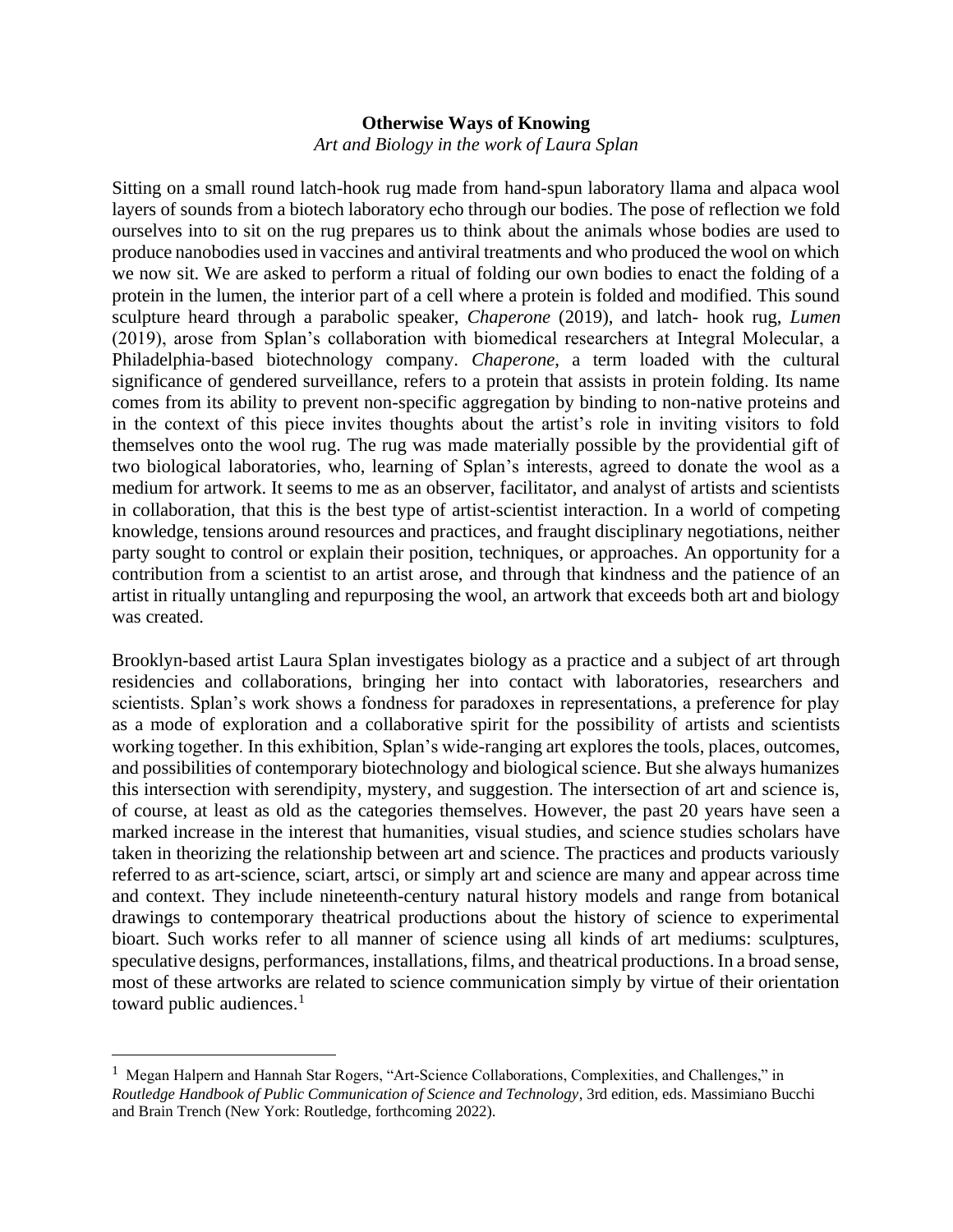We might speculate that just as the Early Modern system of patronage yielded artworks representing social relations so that arts took as a subject the organizations under which they worked and which created the cultures they lived in, so too are contemporary artists responding to the power of science. A more pointed comparison might be the centrality of the church in this system resulted in the support of Renaissance art and gave the artists of the day their create subject: the praise, commentary, and critique of religious activities and hierarchies. As we are grasped by the power of science and technology and its attendant bureaucracies, particularly in this moment of the COVID-19 medical and social policy crisis, it may be expected that artists would manifest a desire to investigate the tools of technical and scientific trades. There is a feminist and class politics at work in Splan's approach to science as a trade with tools that might be directed in innovative and aesthetic directions. Further, the descriptions of her work note of the individuals whose labor was involved in her pieces. In works like *Unraveling* (2021) and *Remote Entanglements* (2019), Splan conducts these aesthetic investigations to great effect through her personal and curious approach. Even as the dark edge that frames the viewer's experience comes into focus, that is the knowledge that this specialized software is used to study viruses like COVID-19, her approach highlights the pleasures of movement, distinguishing her in a world of critiques and celebrations.

*Unraveling* explodes the purposes of molecular visualization software as a tool for modeling unseen biological structures into a joyful twist and fold of colors and form that reads like a performance of what is possible for a seemingly dry and specific digital tool in the hands of an artist. Splan has worked extensively with image-rendering software and exhibits the results which offer us screens onto the laboratory and its ways of seeing the world. Rather than building a representation of a real-world molecular structure, the artist works against this impulse by complicating, confusing, and disrupting the patterns in sequence. Splan records this series of movements and offers a film of what is possible when this program reacts to and works with her doodle marks and gestures. Watching this performance of the micro rendered as a wall-sized monumental triptych that invites reverence, the visitor is prompted to think less about a final alignment of molecules and more about the movement of living structures. Molecular bonds are reformed and new relations are created, if only in a representational way, with a focus on the Feldenkraisian possibility of movement as a defining characteristic of life itself. Despite its digital representation, the sense of this white strand in the gallery is that of a ribbon in water or space, a gravity-less environment of unencumbered movement.

*Remote Entanglements* (2019) continues this tone of play and experimentation. This work gives rise to further interaction in the true sense of bodily experience and creates the potential for viewers to question animal-human relations and what all living things have in common. It offers viewers an incantation: our distance allows our intimacy. A fan blows air onto the bodies of viewers who by metaphorical proxy engage with the same sensory environment as llamas living at a biological laboratory vivarium. The fans adjust to reflect the wind speed present on the laboratory-farm in rural Pennsylvania. By transporting the llama environment into the gallery, Splan creates a turn on what it means to experience science. While we can never visit this scientific llama farm, we can imagine a shared moment of mammal sensory circumstance. Our attention is refocused away from protocols or spectacular moments of discovery and toward the pedestrian pace of life in the lab. Through this her fan makes the far-off vivarium into an everyday experience. And yet it is not quite every day: the equipment and networked technologies mediate the viewer's bodily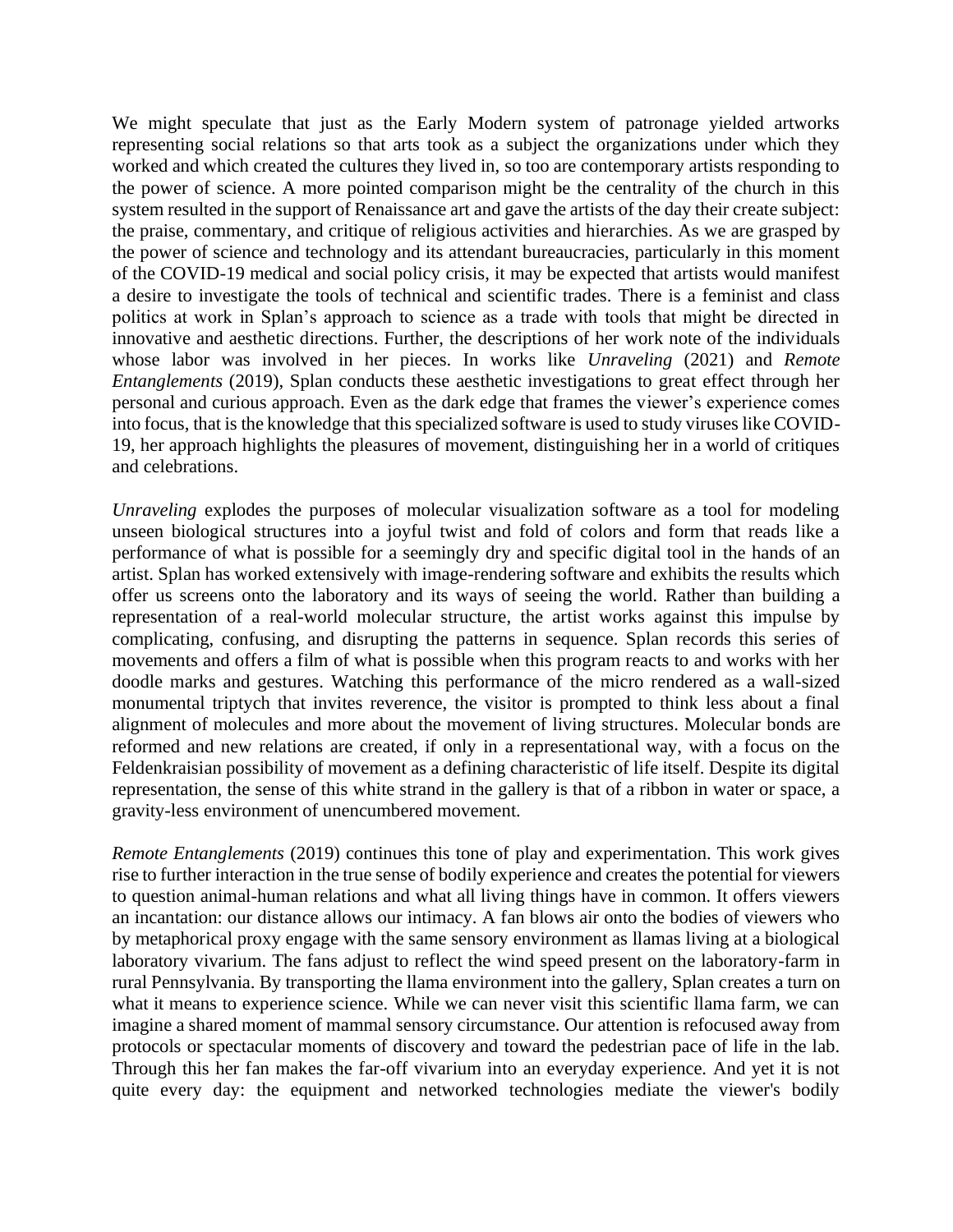experience. Viewers are left to meditate on ways of controlling and replicating environments in and out of scientific places and their corresponding effects on people and animals.

Splan's art does more than communicate or comment on science. It reveals the processes and techniques involved in biology by taking the tools and materials of science in imaginative directions that reveal how these technical means might be used in "otherwise" ways which would lead to different kinds of knowledge production: sometimes purely aesthetic, sometimes diversionary or other times provocative, and universally reflective. It seems clear that Splan draws here on the conventions of interactive art as established by art theorist Nathaniel Stern, who argues that the role of interactive art is to establish and practice conceptual-material relationships.<sup>2</sup> Embodied relations are imperative: we cannot stand outside of Splan's art looking in or flying 6,000 feet above it taking in only a distant image of the work. There is no seeing, but, rather, the issuing of an invitation to enter physical and cognitive ambit of these works. There is no simplicity of pressing a button in a science center or clicking a digital gallery interface to make a choice to consume art media. The experience offered is one's own forms of play, thought, and reflection. The artist shares affordances to access these possibilities through the documentation of her own explorations and offers methods of relation.

Even when Splan's comments on cultural and social attitudes toward science and technology are more direct, there is something fun about Splan's pieces. In *Contested Territories* (2019), that fun takes on an ick factor that is sure to capture imaginations and offer us what Sherry Turkle might call an evocative object, that is, an object to think with.<sup>3</sup> Splan presents a lab mixer that gives a machine body to the internet's unseen reactions to science. The contested status of science in our society is directly treated as individual mixers are activated when a particular Twitter hashtag is used. The hashtags Splan has selected are terms that the Trump administration has suggested might be omitted from funding proposals. When these words which refer to the status of science are tweeted, tubes containing laboratory animal feces are agitated upon the use of hashtags like #evidencebased and #sciencebased. This work would be understood by Art, Science, and Technology Studies scholars as referencing the context of science, thus exposing the way science as a system of knowledge production fits into our wider society.<sup>4</sup> Such works remain less numerous than those that convey or contribute scientific ideas but they are of growing importance as the potential roles artists might choose to inhabit with regard to science are further probed.

If there is a temple of science in the world of contested facts, an inner sanctum of what we now understand to be an access to our interiority, it is surely the biomedical laboratory where lab-coated authorities stand ready to show us wonders: the multiplicity of ourselves in Petri dishes and our identities through nucleotides. The movement from altar to plinth and lab bench is more ether than a straight line, but the reverence and ritual surrounding these performance spaces have not been diminished by time even if its symbols and values have been reinterpreted again and again. Rituals are all over laboratories, and Splan has spent time in several. If one of the things artworks can offer is the democratization of science, as documentary photographer Berenice Abbott suggested,

<sup>2</sup> Stern, Nathaniel. *Interactive Art And Embodiment: The Implicit Body as Performance*. Canterbury: Gylphi Limited, 2013.

<sup>3</sup> Turkle, Sherry. *Evocative Objects:Things We Think With.* Cambridge: MIT Press, 2011.

<sup>4</sup> Hannah Rogers, Megan K. Halpern, Kathryn de Ridder-Vignone, and Dehlia Hannah, eds. *The Routledge Handbook of Art, Science, and Technology Studies*. London: Routledge, 2021.